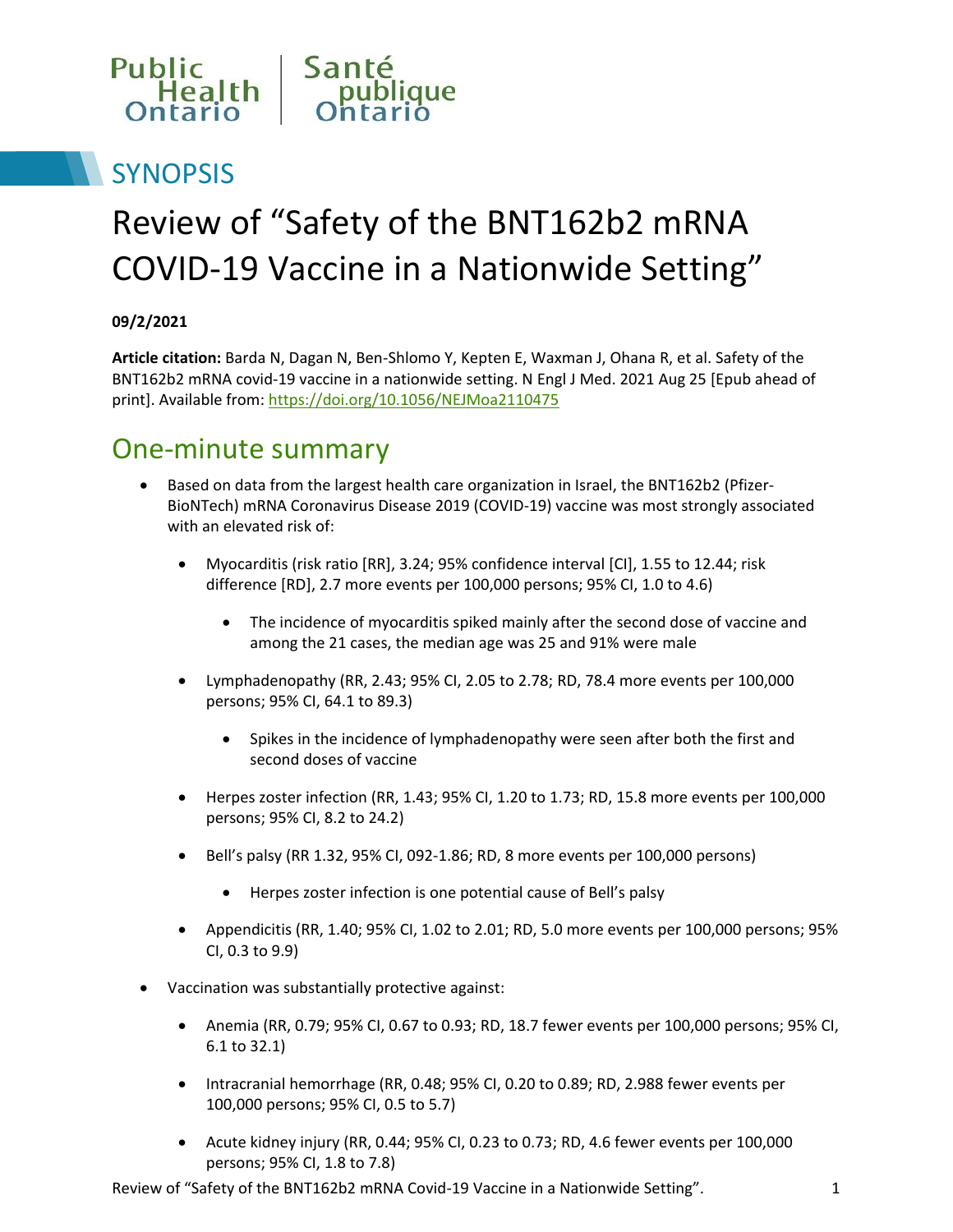- Lymphopenia (RR, 0.26; 95% CI, 0.00 to 1.03; RD, 0.9 fewer events per 100,000 persons; 95% CI, <0.1 more to 2.0 fewer)
- SARS-CoV-2 infection was associated with a substantially increased risk of:
	- Myocarditis (RR, 18.28; 95% CI, 3.95 to 25.12; RD, 11.0 more events per 100,000 persons; 95% CI, 5.6 to 15.8)
	- Acute kidney injury (RR, 14.83; 95% CI, 9.24 to 28.75; RD, 125.4 more events per 100,000 persons; 95% CI, 107.0 to 142.6)
	- Pulmonary embolism (RR, 12.14; 95% CI, 6.89 to 29.20; RD, 61.7 more events per 100,000 persons; 95% CI, 48.5 to 75.4)
	- Intracranial hemorrhage (RR, 6.89; 95% CI, 1.90 to 19.16; RD, 7.6 more events per 100,000 persons; 95% CI, 2.7 to 12.6)
	- Pericarditis (RR, 5.39; 95% CI, 2.22 to 23.58; RD, 10.9 more events per 100,000 persons; 95% CI, 4.9 to 16.9)
	- Myocardial infarction (RR, 4.47; 95% CI, 2.47 to 9.95; RD, 25.1 more events per 100,000 persons; 95% CI, 16.2 to 33.9)
	- Thrombocytopenia (RR, 4.24; 95% CI, 2.57 to 7.65; RD, 39.0 more events per 100,000 persons, 95% CI, 26.5 to 51.3)
	- Deep vein thrombosis (RR, 3.78; 95% CI, 2.50 to 6.59; RD, 43.0 more events per 100,000 persons; 95% CI, 29.9 to 56.6)
	- Arrhythmia (RR, 3.83; 95% CI, 3.07 to 4.95; RD, 166.1 more events per 100,000 persons; 95% CI, 139.6 to 193.2)
- SARS-CoV-2 infection was not protective against any adverse event.
- Authors conclude that the BNT162b2 vaccine was not associated with an elevated risk of most of the twenty-five short- and medium-term (up to 42 days) adverse events examined.

### Additional information

- Health data (collected between December 20, 2020 until May 24, 2021) was derived from Israel's largest payer-provided health care organization that insures approximately 52% of the population of Israel, of which 1,736,832 (nearly 20% of the total population) were eligible for inclusion (final study population size differed for each adverse event).
	- Adverse events recorded wherein a previous diagnosis of an adverse event of the same type had occurred were excluded from analysis due to difficulty determining whether the event was a recoding of previous events or a true new event.
	- Population included was 16 years or older, had at least one year of health data, no previous SARS-CoV-2 infection, and no contact with the health care system in the previous 7 days (except for the comparison of infected and uninfected matches).
	- Additionally excluded were long-term care facility residents, persons confined to their homes for medical reasons, health care workers, and persons for whom data on body mass

Review of "Safety of the BNT162b2 mRNA Covid-19 Vaccine in a Nationwide Setting". 2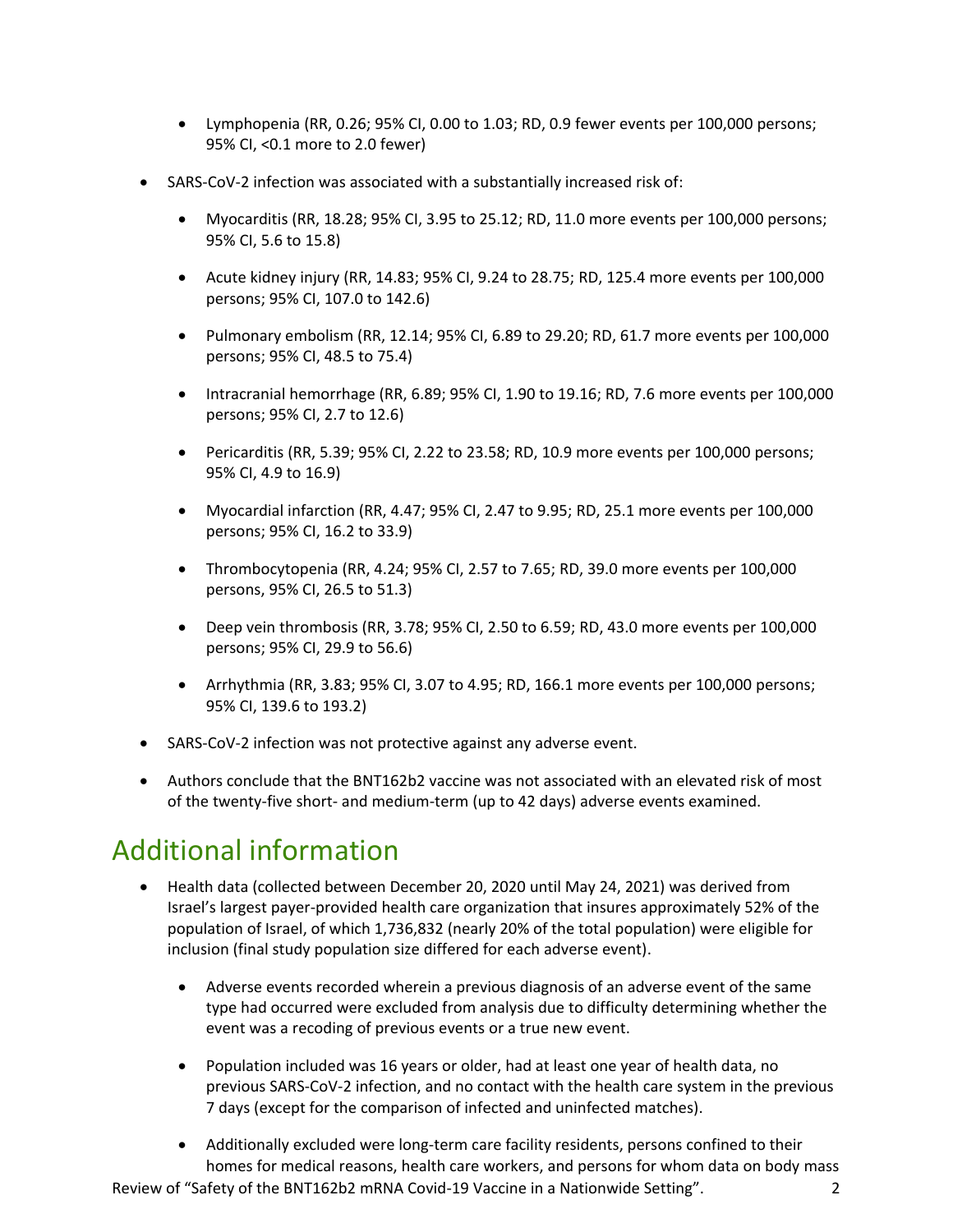index or residential area were missing, in which confounding could not adequately be addressed.

- Vaccinated and unvaccinated subjects were matched according to socio-demographic (age, sex, place of residence, socioeconomic status, population sector) and clinical variables (general clinical condition and disease load including number of pre-existing chronic conditions (those considered to be risk factors for severe COVID-19 by the United States Centers for Disease Control and Prevention), number of previous outpatient visits in the past year, pregnancy status).
	- Unvaccinated infected and uninfected matched comparisons were also assessed to determine adverse events related to infection without vaccination.
- RRs and RDs at 42 days after vaccination (21 days of follow-up data after each vaccination dose) or 42 days after diagnosis with SARS-CoV-2 were calculated using a Kaplan-Meier estimator.
- Adverse events included acute kidney injury, anemia, appendicitis, arrhythmia, arthritis, arthropathy, Bell's Palsy, cerebrovascular accident, deep vein thrombosis, herpes simplex, herpes zoster, intracranial hemorrhage, lymphadenopathy, lymphopenia, myocardial infarction, myocarditis, neutropenia, other thrombosis, paresthesia, pericarditis, pulmonary embolus, seizures, syncope, thrombocytopenia, uveitis, and vertigo.
	- For each adverse event, follow-up was conducted until the adverse event occurred, 42 days, the end of the study calendar period, death, the unvaccinated matched pair received a first dose of vaccine, or either vaccinated or unvaccinated pair was diagnosed with SARS-CoV-2 infection.
- Authors include the following limitations and notes:
	- Protective effects of vaccination compared to unvaccinated, uninfected individuals may be a result of undiagnosed SARS-CoV-2 infections (lack of testing or because of false negative PCR test results) in the unvaccinated comparison groups.
	- Study participants were not randomly assigned according to exposures, which may introduce selection bias at censoring and confounding at baseline.
	- The matching process created a study population with a difference in median age of 5 compared to the eligible population, which given that younger groups are more likely to report myocarditis, could skew adverse events reporting between these two groups.
	- Populations such as health care workers and residents in long term care facilities that could be at higher risk of certain adverse events were excluded which affects the generalizability of the results.
	- Some diagnoses could be missed if reporting from out-of-network hospitals was not appropriately entered in the database used.
	- Vaccinated individuals may be more likely to have health care-seeking behaviours, thus identifying more adverse events; this applies similarly to individuals who are infected with SARS-CoV-2.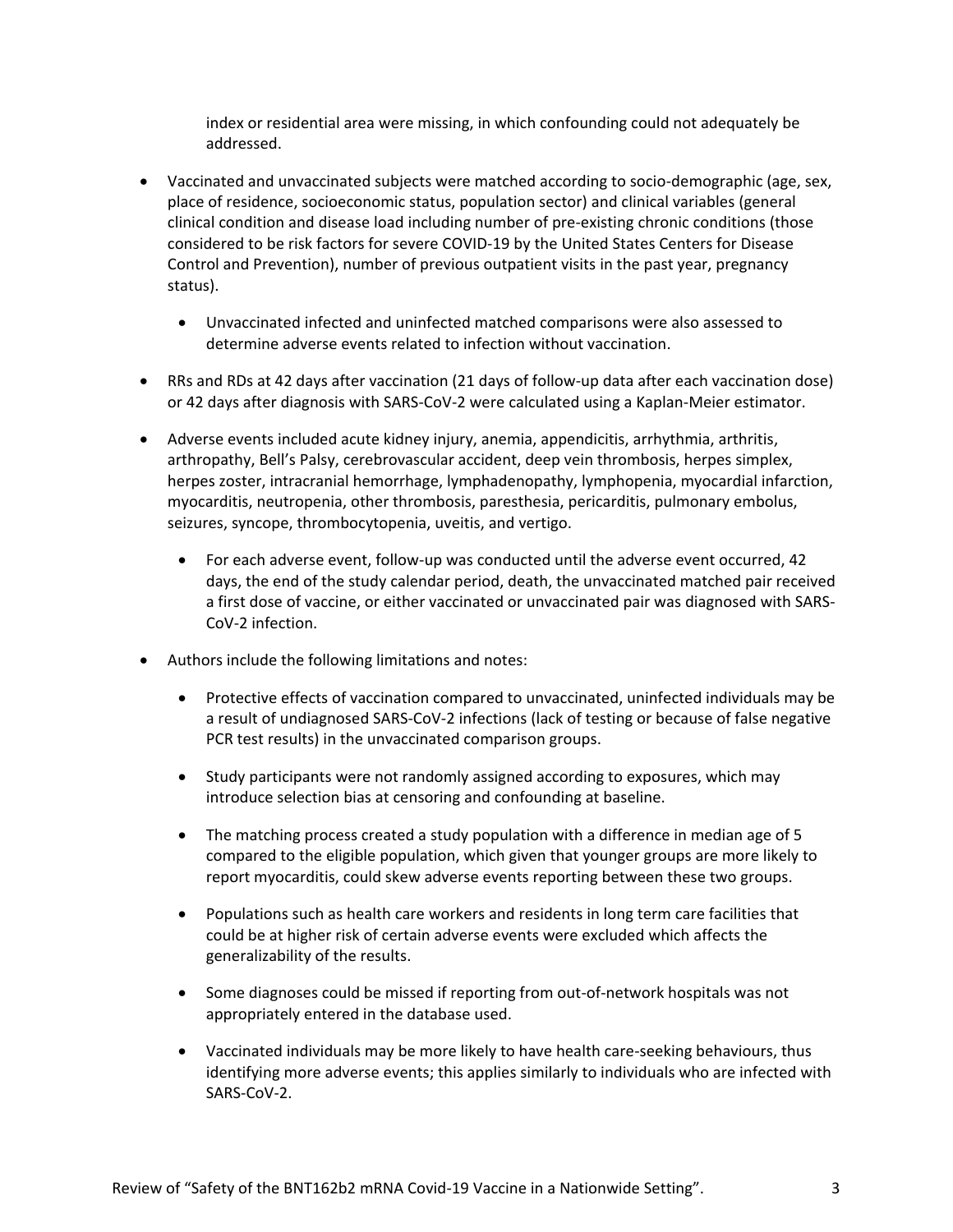- Authors acknowledge that there cannot be a true direct comparison of the data from the vaccinated/unvaccinated and infected/uninfected matched pairs because comparisons were derived from different cohorts and made up of different compositions.
- The study does not address risk among persons with prior medical history of a particular adverse event.
- The study does not address adverse events that may occur after 42 days.

#### PHO reviewer's comments

- While the risk of myocarditis is increased following vaccination with Pfizer-BioNTech (1 to 5 events per 100,000 persons); however, the risk of myocarditis following SARS-CoV-2 infection was substantially increased, as was the risk for other adverse events.
- This study did not find an association between BNT162b2 vaccine and various thromboembolic events.
- This study does not include adverse outcomes for vaccinated, infected individuals. Therefore, any effect of vaccination either increasing or decreasing risk of adverse outcomes compared to unvaccinated infected individuals cannot be made from this data; however, vaccination is well known to reduce severe outcomes related to SARS-CoV-2 infection and related hospitalization and death.